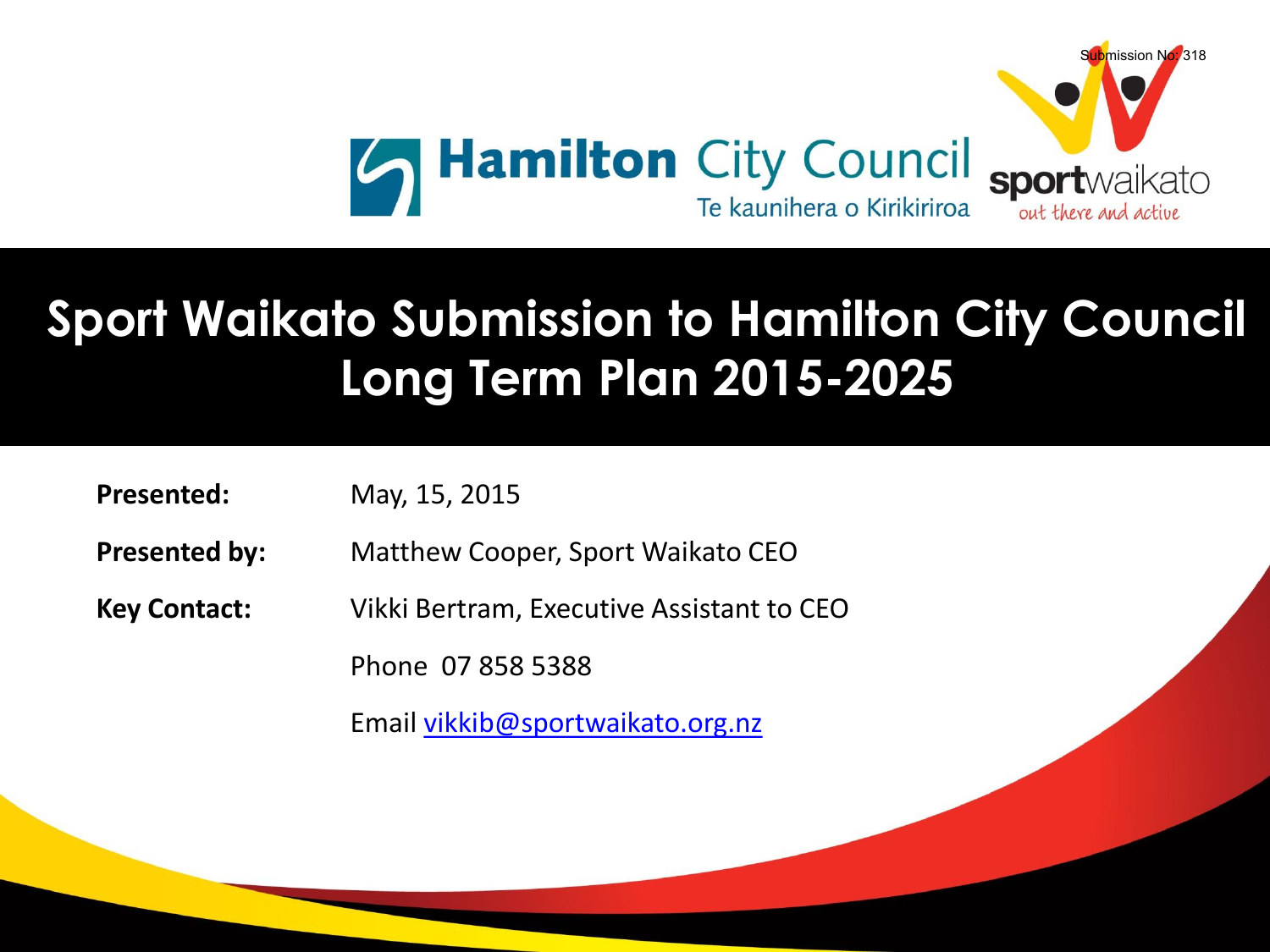

### *Strategic Partner Submission*

At Sport Waikato our mission is to **"inspire and enable the people of Waikato to be active** and healthy for life<sup>7</sup>. Founded in 1986 our leadership, programmes and services aim to "help people to help themselves".

Strategic Partnerships play an important role in our success and as part of this submission we would like to formally thank the Hamilton City Council for their on-going partnership and the shared focus on ensuring that our region remains a great place to live.

The following submission offers feedback specific to the Long Term Plan Consultation Document 2015 – 2025.

#### *Hamilton City Council – Congratulations*

Sport Waikato would like to congratulate council on achieving a stronger financial position than originally planned. This is a significant result and represents a real opportunity for the city to move forward.

We would also like to congratulate council on the delivery of core roading infrastructure via the ring road that offers the city a valuable asset as we grow, connecting key areas of the city and enabling residents real mobility.

"The Council's finances are now back on track, we are in a much stronger financial position and in better shape than originally planned."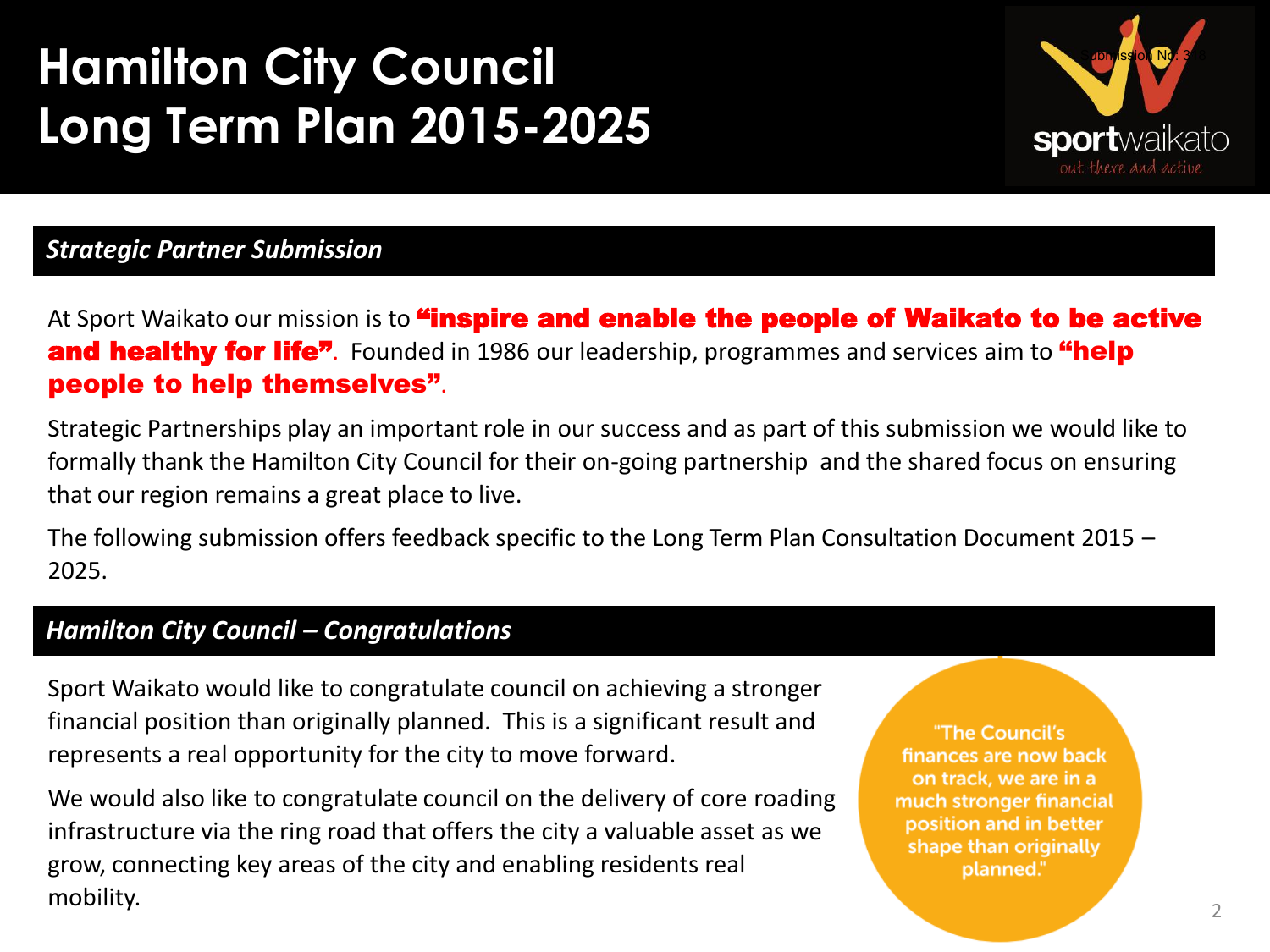

*Hamilton City Council – Your Priorities* 

Providing services and infrastructure for a fast growing city in a way that is affordable and financially responsible

> 1st *Core infrastructure and existing assets*  Arts, sport, recreation and the river plan **Next**

"The Council's finances are now back on track, we are in a much stronger financial position and in better shape than originally planned."

#### Sport Waikato's Feedback:

We respect the prioritisation of core infrastructure and existing assets first.

We also believe there is a need to focus on future growth and investing in opportunities that deliver a liveable city (community assets), economic outcomes (events) and regional success in a sport and recreation setting (high performance results).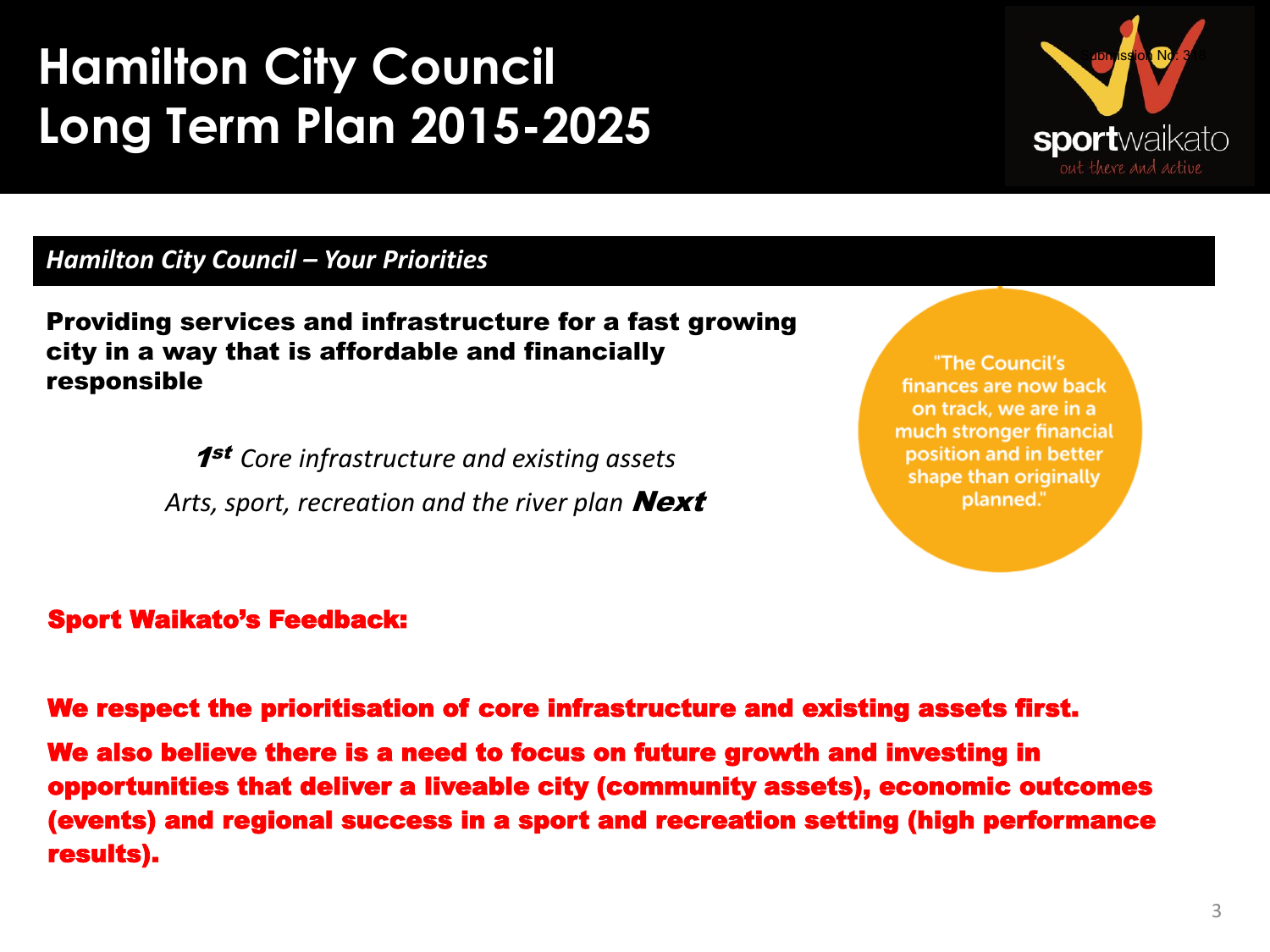

#### *Hamilton City Council – Your Big Issue*

THERE IS ONE BIG

**ISSUE WE NEED YOUR FEEDBACK ON:** 

**BALANCING INVESTMENT WITH AFFORDABILITY** 

Sport Waikato's Feedback: Borrow more - do some projects early

> "Getting new growthdriven infrastructure, to the right place at the right time"

Borrow more, do some projects earlier Page 34



2 Borrow more, do some projects earlier Page 34

**Borrow less,** do some projects later Page 36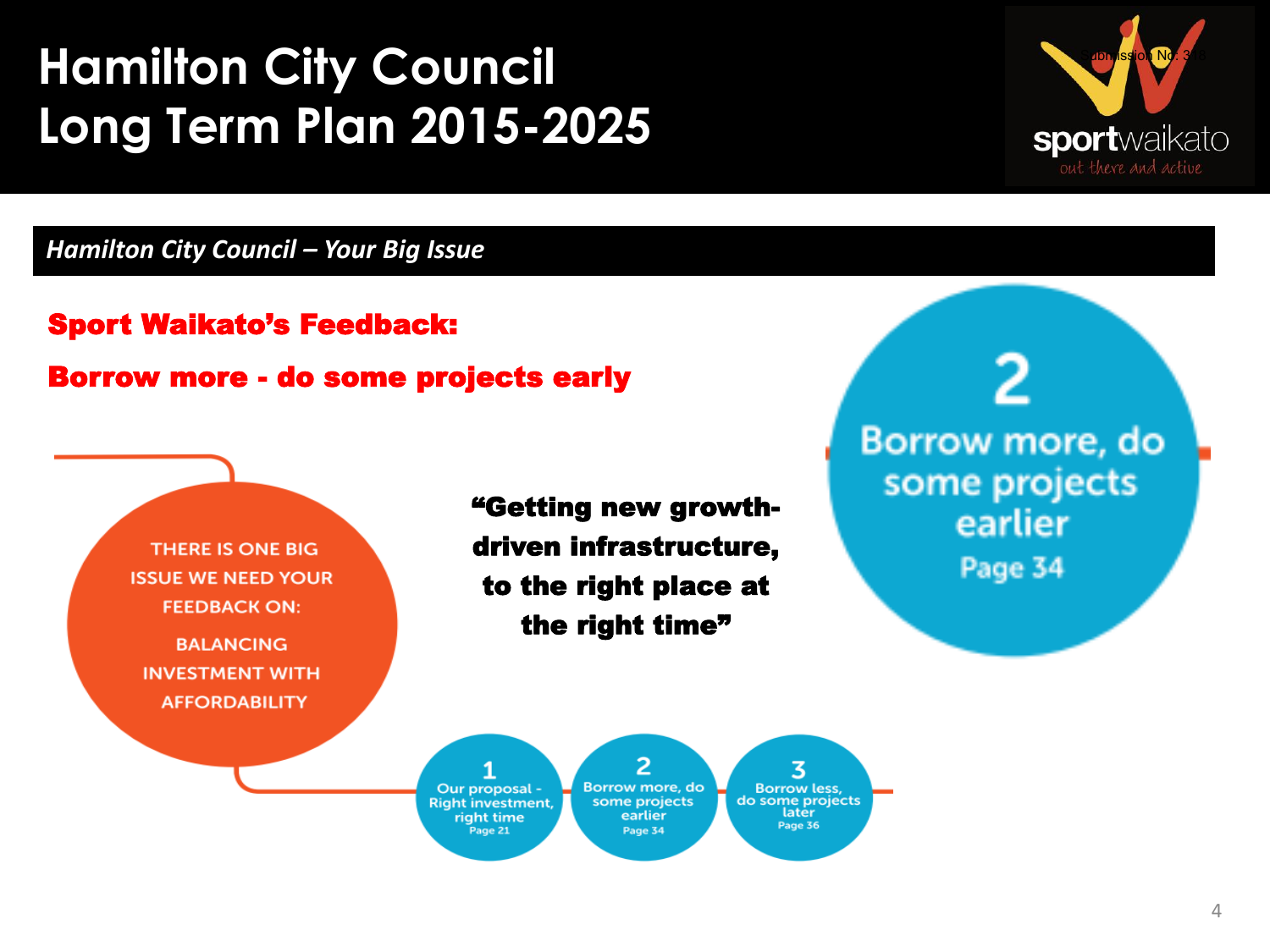

#### *Hamilton City Council - The Big Issue*

#### **OPTION 2: BORROW MORE, DO SOME PROJECTS EARLIER**

#### We know that demand exceeds supply in the sport sector.

**The Regional Facilities plan prioritises key** needed **projects - and supports development to achieve outcomes in a** sustainable **way.** 

| Project                                                             | Project<br>Cost SM* | Debt by<br>2025 SM | Additional cost to do<br>this project earlier SM | When we will achieve<br>our borrowing limit | We see all three sporting              |
|---------------------------------------------------------------------|---------------------|--------------------|--------------------------------------------------|---------------------------------------------|----------------------------------------|
| Option 1: Our proposal                                              |                     | 486.4              |                                                  | 2020                                        | assets as a priority                   |
| This Option:                                                        |                     |                    |                                                  |                                             |                                        |
| a) New pool<br>Starting 2017: 6 years earlier                       | 4.8                 | 487.6              | 1.2                                              |                                             | 2017 plus more in partnership          |
| b) New Rototuna sports park<br>Starting 2016: 6 years earlier       | 4.8                 | 489.9              | 3.5                                              |                                             | <b>2016 in partnership</b>             |
| c) Indoor recreation centre grant<br>Starting 2018: 4 years earlier | 4.0                 | 487.8              | 1.4                                              | 2017 in partnership - plus a plan           |                                        |
| d) Founders Theatre refurbishment<br>Starting 2016: 5 years earlier | 13.9                | 494.9              | 8.5                                              |                                             | for the LT development                 |
| e) Borman Road East<br>Starting 2016: 5 years earlier               | 17.7                | 490.9              | 4.5                                              | 2022                                        | <b>Investment in these assets is a</b> |
| f) Borman Road West<br>Starting 2016: 2 years earlier               | 2.7                 | 486.6              | 0.2                                              | 2020                                        | priority ahead of assets where         |
| g) Upgrade to North City Road<br>Starting 2016: 2 years earlier     | 7.2                 | 486.7              | 0.3                                              | 2021                                        | existing assets are not at             |
| Do all 7 projects earlier:                                          | 55.0                | 506.0              | 19.6                                             | 2023                                        | utilisation capacity                   |

**Doing these projects earlier <b>in partnership** could long-term cost less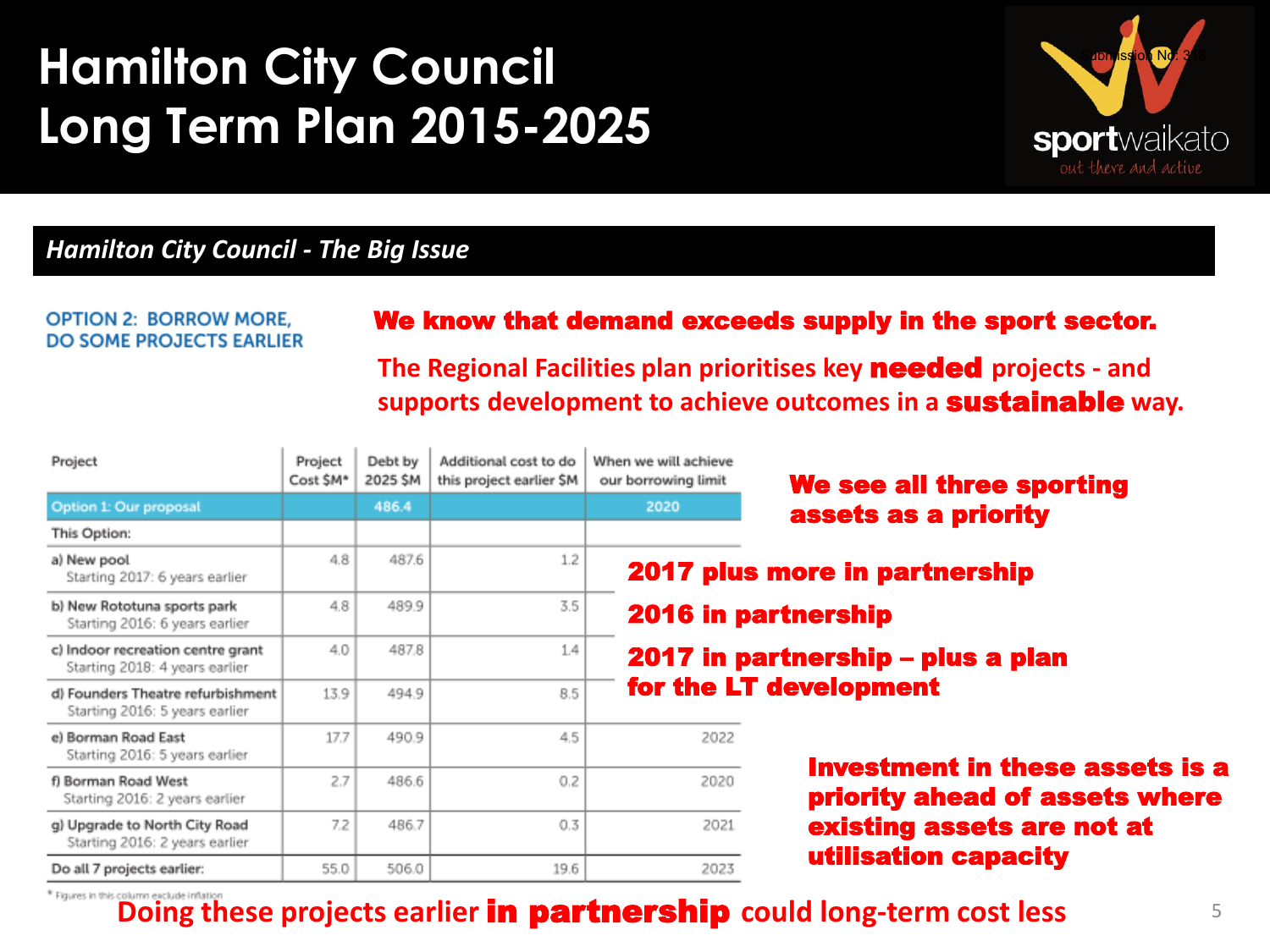

### *The Regional Sport Facility Plan*

- Published in November 2014, the plan suggests that in the next 1-3 years Hamilton City needs:
	- **Two 4-5 court indoor facilities**
	- **Indoor 25 m community pool**
	- **Hockey turf/s**
	- **Upgrades to existing sports fields**
	- **Additional sports fields – east and northeast of Hamilton**
	- **Regional squash hub facility**
	- **Gymsport regional hub**

The Hamilton Plan aims to build a stronger economy and attractive city for families

## The Regional Facilities plan focuses on a growing city… We are already behind.

### *Hamilton City Describes – A city of growth*

The third fastest growing centre behind Auckland and Christchurch

### "Demand is only going to increase"



#### **ATION INCREASE**

IN 30 YEARS, HAMILTON'S **TOTAL POPULATION IS** PREDICTED TO INCREASE BY 60,000 PEOPLE. THAT REPRESENTS POPULATION GROWTH OF AROUND 40%

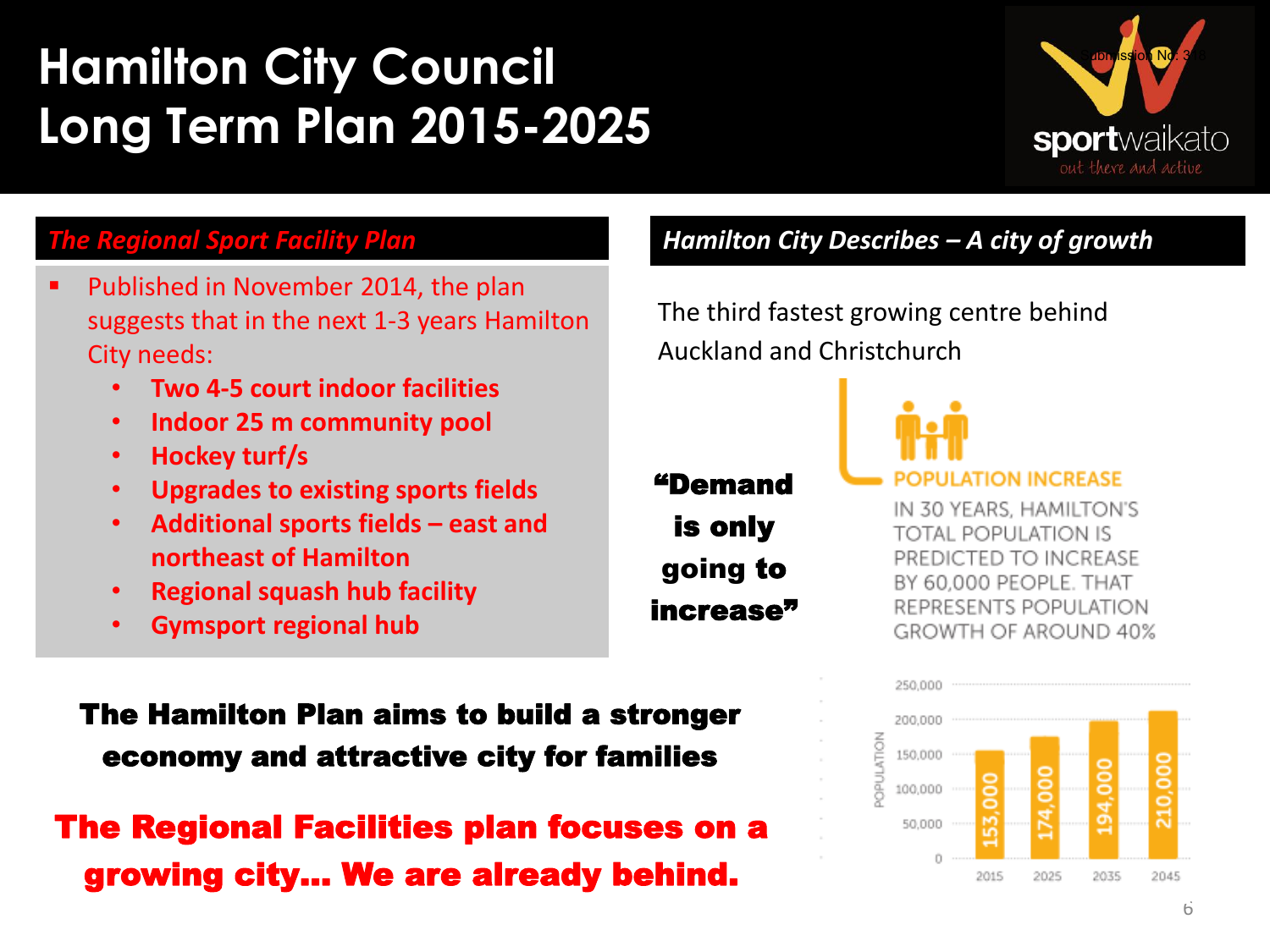

7

*Hamilton City Council "The Capital of High Performance Sport"*

### **Establish the Waikato as the capital of High Performance Sport**

Hamilton and Waipa are known as the home of New Zealand's High Performance Sport

### **How we get there …**

- Regional Sports Plan
- Events Strategy
- Open Spaces Plan



### *Sport Waikato's Response*

#### We support council's partnered ambition but note community sport infrastructure must also be a priority.

Sporting and community infrastructure are a vital part of the broader local authority asset portfolio. For the community assets offer valuable social outcomes for the health and wellbeing – building a liveable city. Appropriate, well designed and well managed assets also offer the opportunity for economic development and growth.

As part of our Regional Sport Facilities Plan, Hamilton City Council have the opportunity to engage in strategic partnerships to support the development and management of sporting assets to meet the future needs of the community.

Sport Waikato will work with Hamilton City council to explore opportunities for High Performance and to build a long term vision for community sport infrastructure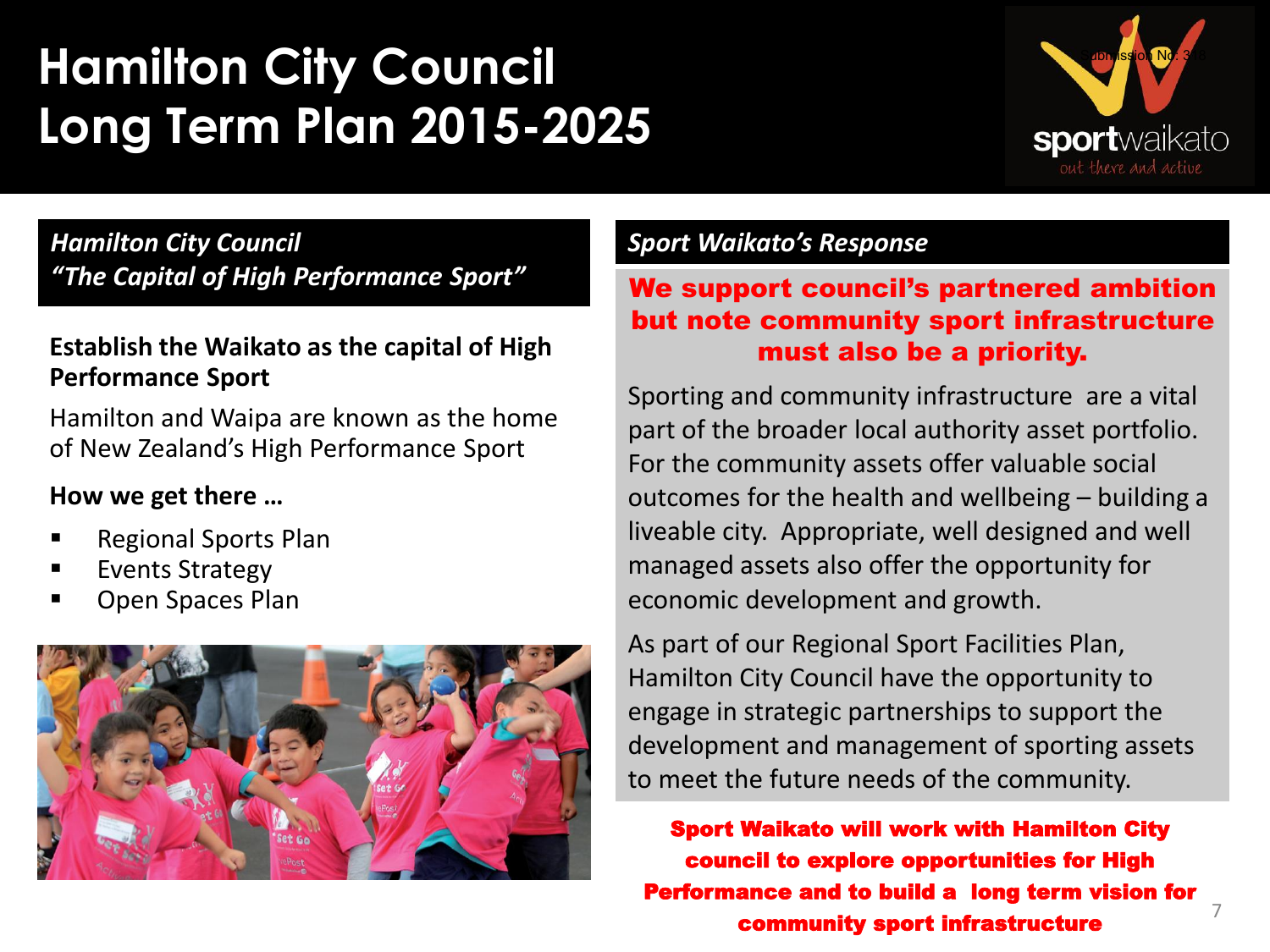

*Indoor Recreation Centre – Sport Waikato's Response*

**The regional facilities plan recommends:**

Two 4-5 court indoor facilities

#### *Notes to Sport Waikato's Response*

**We support council's investment of \$4M for the provision of indoor recreation facilities but note that this investment should be brought forward and that more is needed to support a growing city.**

**Sport Waikato will lead the development of a feasibility study/indoor court facility strategy focused on partnering to urgently develop much needed indoor court facilities. A number of partners provide opportunities this process is underway**

### Greater provision is needed – partnerships provide some of the answer



### COUNCIL must lead and initiate development and planning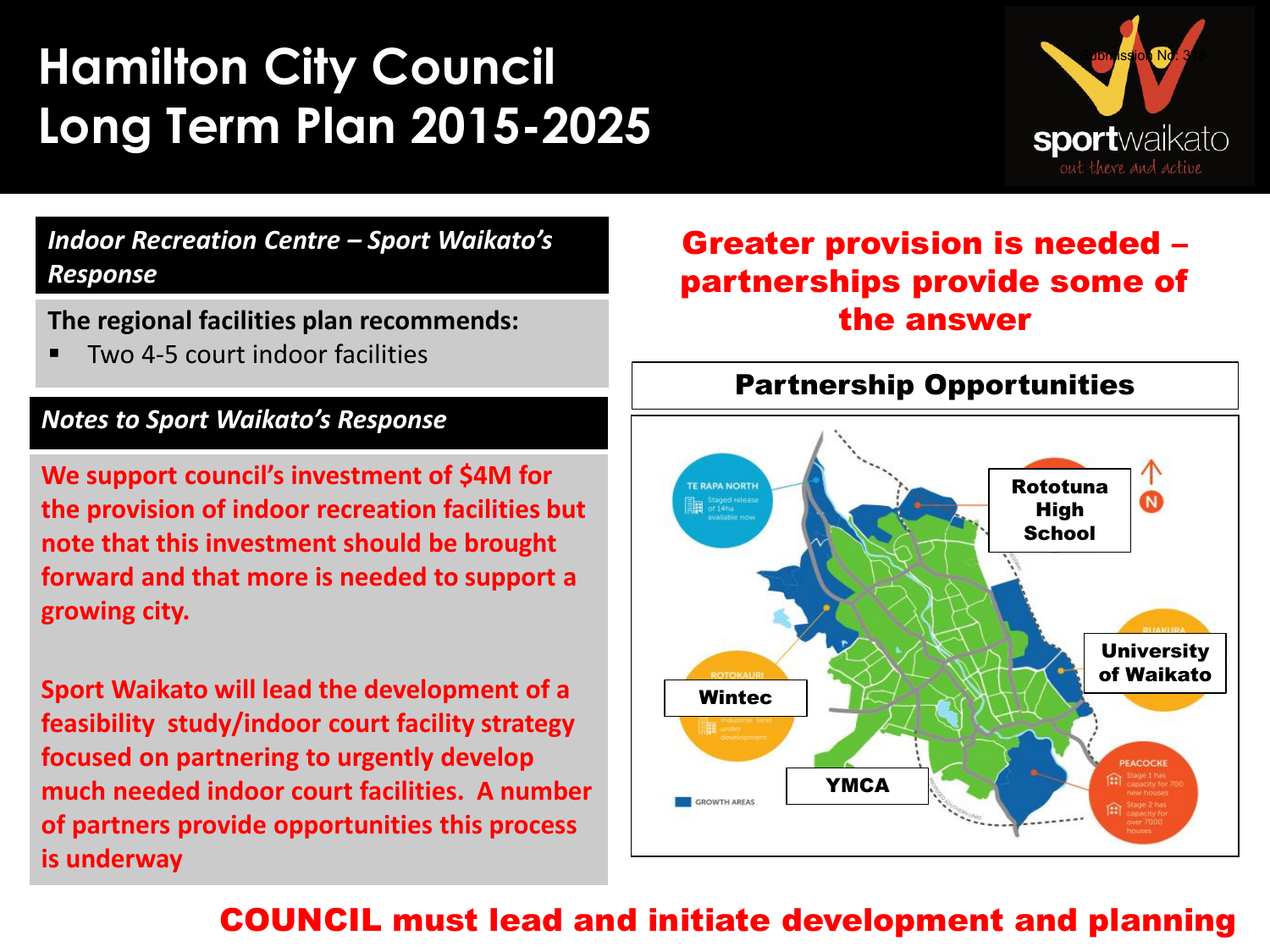

#### *Aquatics Facilities: Sport Waikato's Response*

**Sport Waikato supports council's investment of \$4.8M to increase the available aquatics space for Hamilton city and agrees there is a shortage of space, particularly during winter. We recommend council bring forward investment for aquatics facilities supporting future growth and an existing supply shortage.**

"There is a shortage of swimming pool space in Hamilton, particularly during winter"

"We support closing the **Municipal** Pool and investing capital in growth areas of the city"

#### *Notes to Sport Waikato's Response*

#### **The Regional Sport Facilities Plan recommends:**

- Close the Municipal Pool (Rationale: capital would be better invested in a new indoor community pool, preferably in the north-east of the city).
- Develop a new standard configuration indoor community pool (25m lane, fun pool and learn to swim pool. Also consider a hydrotherapy pool) in the north east of the city (which will also service the south of Waikato District Council).
- **Investigate school/tertiary partnerships to assist with the provision of** additional access for structured aquatic club use (on an as required basis).
- Maintain existing operational pools and optimise where warranted.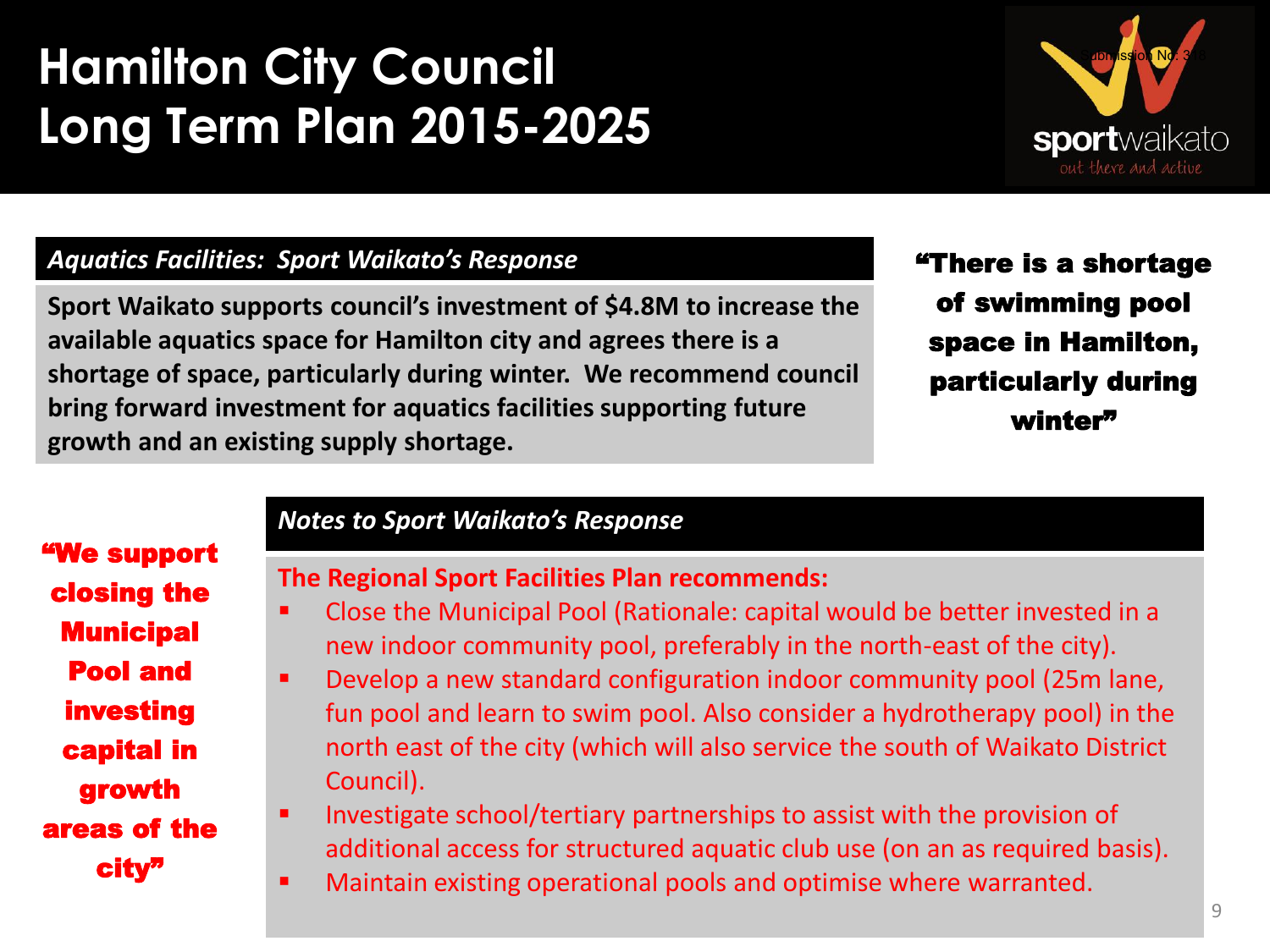

### *Sports Fields: Sport Waikato's Response*

Overall Sport Waikato supports council in meeting its obligations, under the Reserves Act 1977, and supports the provision of sports fields to meet the current and future sport and recreational needs of the community.

Demand currently exceeds supply for a number of sports and quality (to avoid cancellations and ensure quality of experience) is an issue.

#### *Notes to Sport Waikato's Response*

- 1. Sport Waikato requests that council take a network wide view for the allocation and development of sports fields and considers cross-boundary partnerships to optimise provision and avoid duplication of facilities. Specific reference is made of planned developments for Tamahere reserve with Waikato District Council, although thinking should not be limited to this development
- 2. We support Councils partnered thinking in developing sports fields at Rototuna High School

#### Regional Sports Facilities Plan

Sustainable - 'Each and Everyone' **Partnerships Whole of Life Modelling Adaptability / Functionality Multi-Use Optimisation of Existing Assets ROI v Operational Cost Play to our Strengths Work with our Neighbours**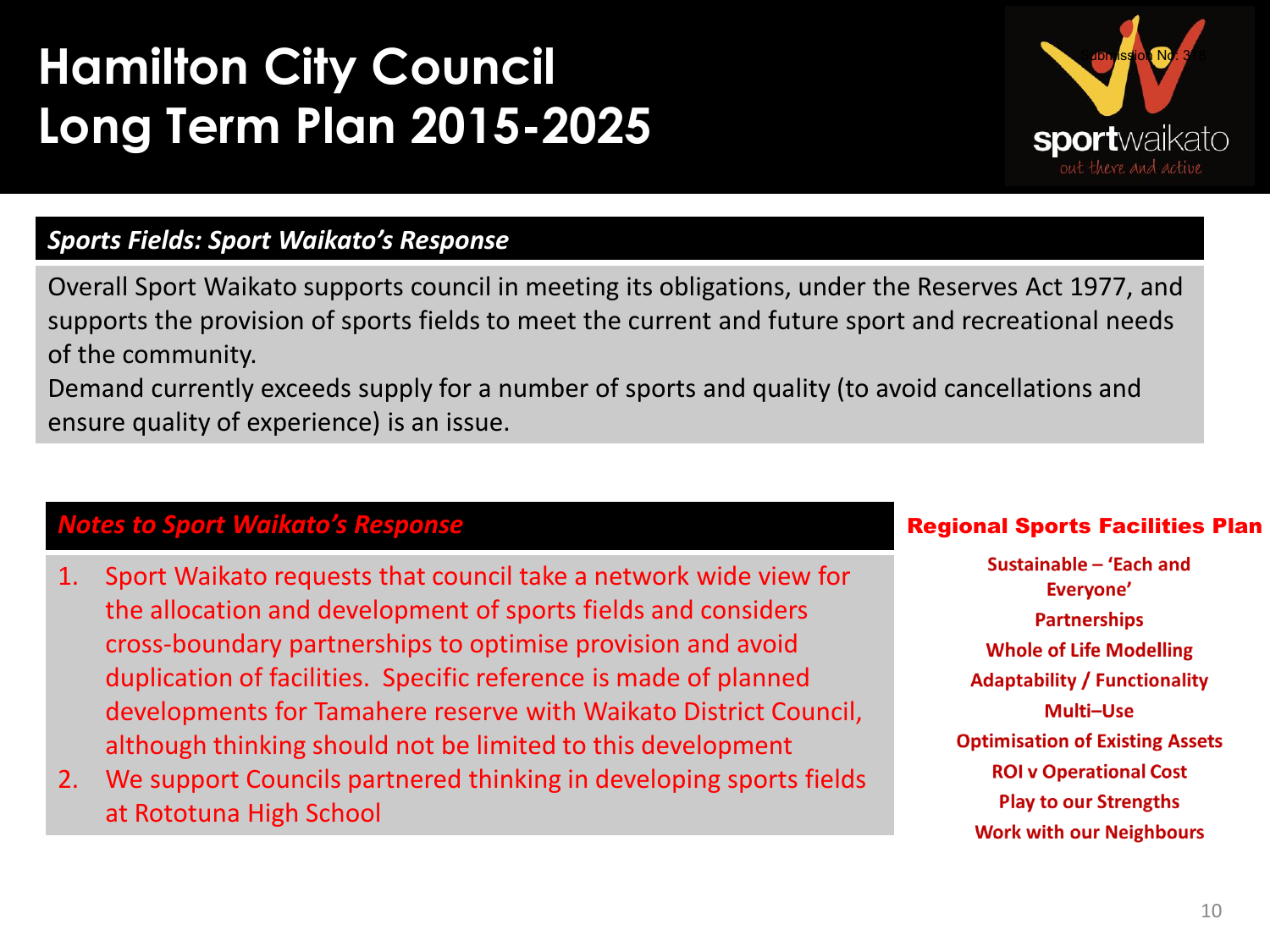

### *Other Key Concepts*

#### **Partnering to develop a strategy for Sport, Recreation and Physical Activity**

Sport Waikato is currently in the process of developing a strategy to guide our organisation from 2016 – 2020. We have launched **"Moving Waikato 2020"** and invite councillors and staff to view this document on our website. We invite comment and feedback.

In reviewing the Long Term plan we would note the absence of any reference to the **Active Hamilton Strategy** and the **Hamilton Bike Plan.** 

We know that sport and recreation across our region is increasingly competing with 'inactivity' and that participation trends are changing to individual participant centred pursuits. Activity increasingly occurs in the outdoors and with friends – traditional models for participation are changing and we need to ensure that in a partnered way we stay ahead of these trends.

**With these concepts in mind we advocate for a strategic and long-term approach to the design of safer cycling networks and strategies to ensure a healthy and vibrant Hamilton city.**

We will seek your feedback on our strategic plan and request a partnered approach to the delivery of future initiatives to deliver outcomes across the sector.

#### Success will require promotion and joint effort which must be delivered as a package of interventions that are strategically connected with partners and community engagement.